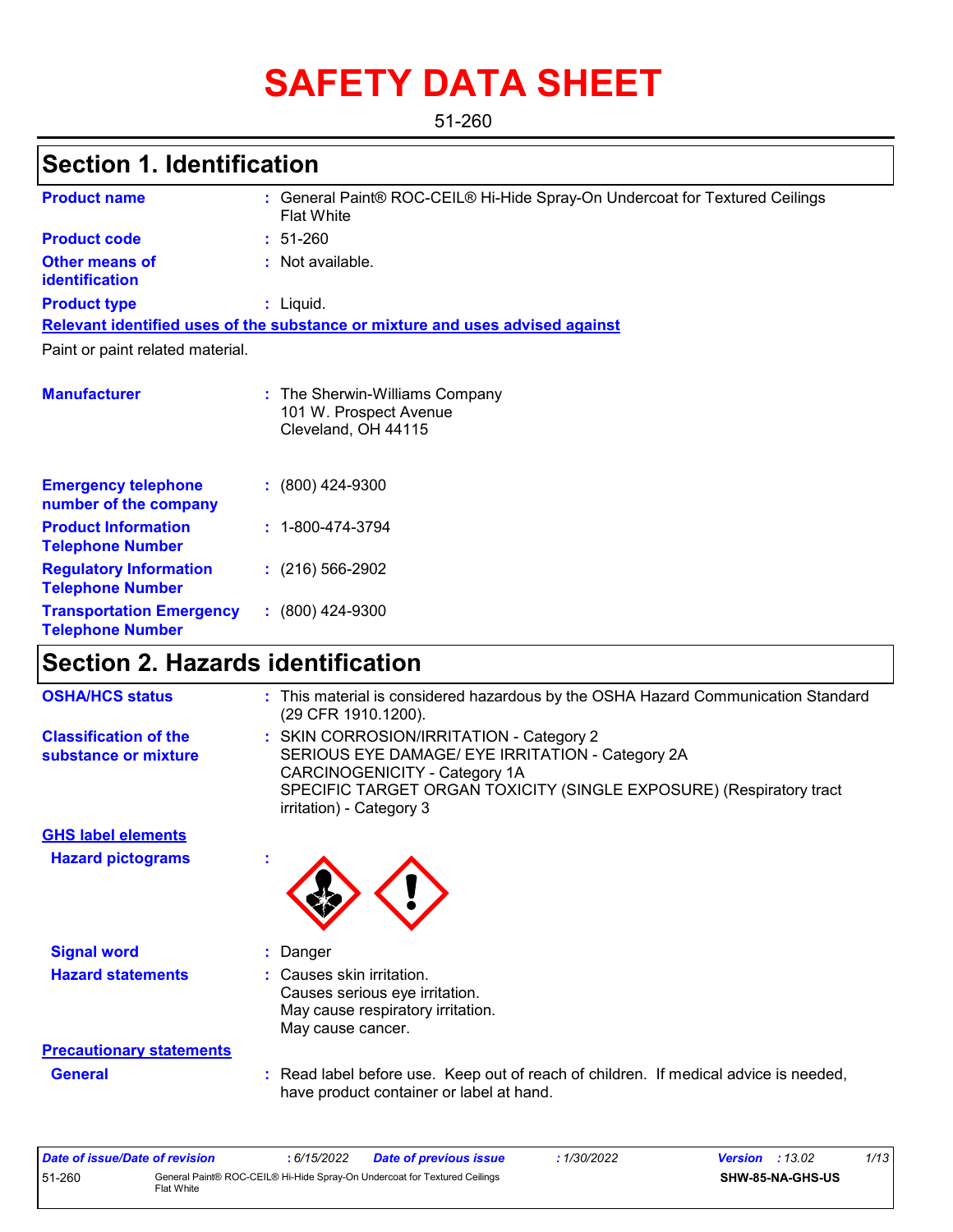# **Section 2. Hazards identification**

| <b>Prevention</b>                          | : Obtain special instructions before use. Do not handle until all safety precautions have<br>been read and understood. Wear protective gloves, protective clothing and eye or face<br>protection. Use only outdoors or in a well-ventilated area. Avoid breathing vapor.<br>Wash thoroughly after handling.                                                                                                                                                                                                                                                                                          |
|--------------------------------------------|------------------------------------------------------------------------------------------------------------------------------------------------------------------------------------------------------------------------------------------------------------------------------------------------------------------------------------------------------------------------------------------------------------------------------------------------------------------------------------------------------------------------------------------------------------------------------------------------------|
| <b>Response</b>                            | : IF exposed or concerned: Get medical advice or attention. IF INHALED: Remove<br>person to fresh air and keep comfortable for breathing. Call a POISON CENTER or<br>doctor if you feel unwell. Take off contaminated clothing and wash it before reuse. IF<br>ON SKIN: Wash with plenty of water. If skin irritation occurs: Get medical advice or<br>attention. IF IN EYES: Rinse cautiously with water for several minutes. Remove contact<br>lenses, if present and easy to do. Continue rinsing. If eye irritation persists: Get medical<br>advice or attention.                                |
| <b>Storage</b>                             | : Store locked up. Store in a well-ventilated place. Keep container tightly closed.                                                                                                                                                                                                                                                                                                                                                                                                                                                                                                                  |
| <b>Disposal</b>                            | : Dispose of contents and container in accordance with all local, regional, national and<br>international regulations.                                                                                                                                                                                                                                                                                                                                                                                                                                                                               |
| <b>Supplemental label</b><br>elements      | WARNING: This product contains chemicals known to the State of California to cause<br>cancer and birth defects or other reproductive harm. Adequate ventilation required when<br>sanding or abrading the dried film. If Adequate ventilation cannot be provided wear an<br>approved particulate respirator (NIOSH approved). Follow respirator manufacturer's<br>directions for respirator use. DELAYED EFFECTS FROM LONG TERM<br>OVEREXPOSURE. Abrading or sanding of the dry film may release Crystalline Silica<br>which has been shown to cause lung damage and cancer under long term exposure. |
|                                            | Please refer to the SDS for additional information. Keep out of reach of children. Do not<br>transfer contents to other containers for storage.                                                                                                                                                                                                                                                                                                                                                                                                                                                      |
| <b>Hazards not otherwise</b><br>classified | : None known.                                                                                                                                                                                                                                                                                                                                                                                                                                                                                                                                                                                        |

# **Section 3. Composition/information on ingredients**

| Substance/mixture     | : Mixture        |
|-----------------------|------------------|
| <b>Other means of</b> | : Not available. |
| <i>identification</i> |                  |

#### **CAS number/other identifiers**

| <b>Ingredient name</b>                | $\%$ by weight | <b>CAS number</b> |
|---------------------------------------|----------------|-------------------|
| l Calcium Carbonate                   | 1≥25 - ≤50     | l 1317-65-3       |
| l Titanium Dioxide                    | 5≥ا            | 13463-67-7        |
| Crystalline Silica, respirable powder | ≤0.3           | 14808-60-7        |

Any concentration shown as a range is to protect confidentiality or is due to batch variation.

**There are no additional ingredients present which, within the current knowledge of the supplier and in the concentrations applicable, are classified and hence require reporting in this section.**

**Occupational exposure limits, if available, are listed in Section 8.**

### **Section 4. First aid measures**

**Description of necessary first aid measures**

**Eye contact :**

: Immediately flush eyes with plenty of water, occasionally lifting the upper and lower eyelids. Check for and remove any contact lenses. Continue to rinse for at least 10 minutes. Get medical attention.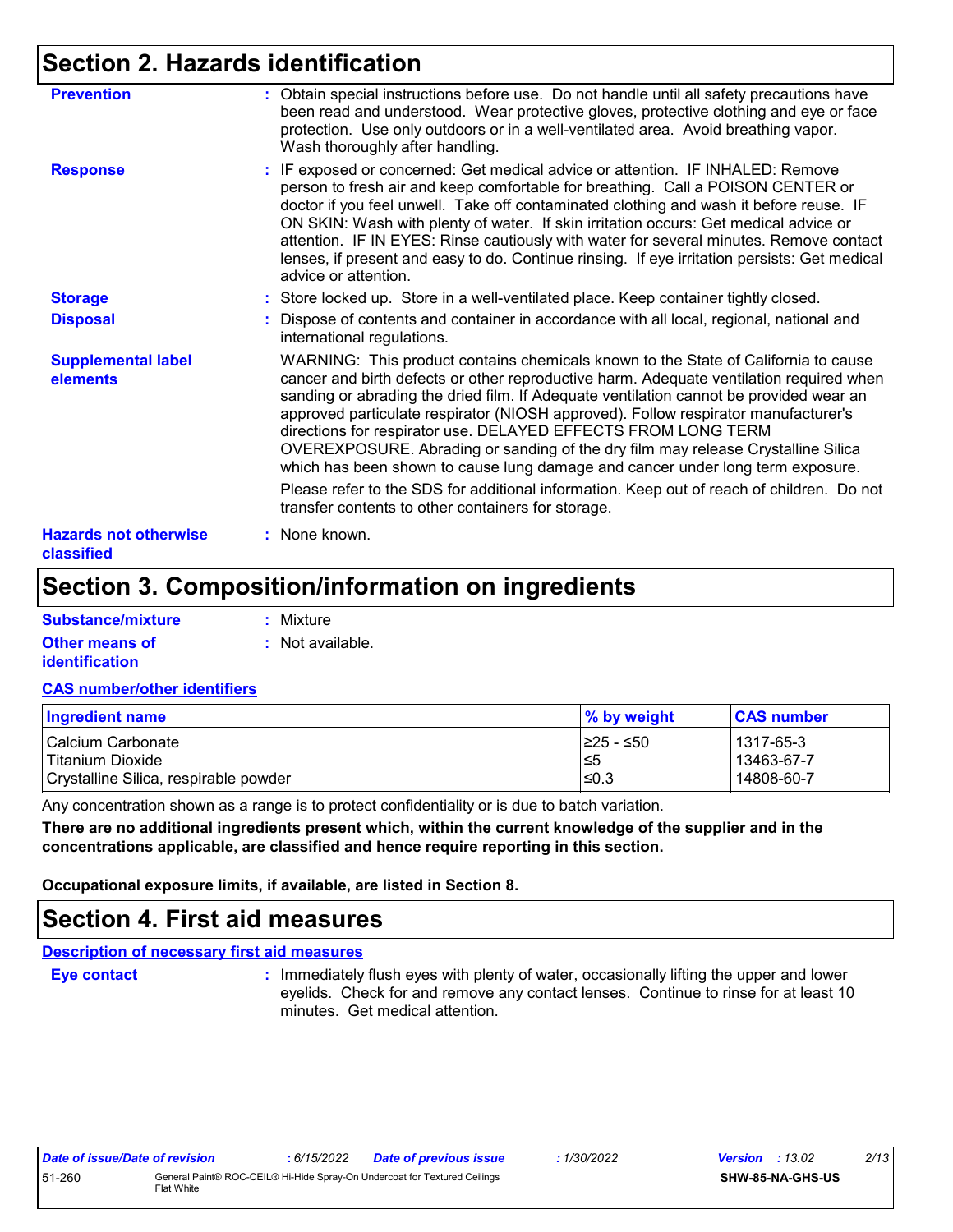# **Section 4. First aid measures**

| <b>Inhalation</b>   | : Remove victim to fresh air and keep at rest in a position comfortable for breathing. If it<br>is suspected that fumes are still present, the rescuer should wear an appropriate mask<br>or self-contained breathing apparatus. If not breathing, if breathing is irregular or if<br>respiratory arrest occurs, provide artificial respiration or oxygen by trained personnel. It<br>may be dangerous to the person providing aid to give mouth-to-mouth resuscitation.<br>Get medical attention. If necessary, call a poison center or physician. If unconscious,<br>place in recovery position and get medical attention immediately. Maintain an open<br>airway. Loosen tight clothing such as a collar, tie, belt or waistband. |
|---------------------|--------------------------------------------------------------------------------------------------------------------------------------------------------------------------------------------------------------------------------------------------------------------------------------------------------------------------------------------------------------------------------------------------------------------------------------------------------------------------------------------------------------------------------------------------------------------------------------------------------------------------------------------------------------------------------------------------------------------------------------|
| <b>Skin contact</b> | : Flush contaminated skin with plenty of water. Remove contaminated clothing and<br>shoes. Wash contaminated clothing thoroughly with water before removing it, or wear<br>gloves. Continue to rinse for at least 10 minutes. Get medical attention. Wash clothing<br>before reuse. Clean shoes thoroughly before reuse.                                                                                                                                                                                                                                                                                                                                                                                                             |
| <b>Ingestion</b>    | : Wash out mouth with water. Remove dentures if any. If material has been swallowed<br>and the exposed person is conscious, give small quantities of water to drink. Stop if the<br>exposed person feels sick as vomiting may be dangerous. Do not induce vomiting<br>unless directed to do so by medical personnel. If vomiting occurs, the head should be<br>kept low so that vomit does not enter the lungs. Get medical attention. Never give<br>anything by mouth to an unconscious person. If unconscious, place in recovery position<br>and get medical attention immediately. Maintain an open airway. Loosen tight clothing<br>such as a collar, tie, belt or waistband.                                                    |

#### **Most important symptoms/effects, acute and delayed**

| <b>Potential acute health effects</b> |                                                                                                                                                                                                                                                                                                                                                                                                                 |
|---------------------------------------|-----------------------------------------------------------------------------------------------------------------------------------------------------------------------------------------------------------------------------------------------------------------------------------------------------------------------------------------------------------------------------------------------------------------|
| <b>Eye contact</b>                    | : Causes serious eye irritation.                                                                                                                                                                                                                                                                                                                                                                                |
| <b>Inhalation</b>                     | : May cause respiratory irritation.                                                                                                                                                                                                                                                                                                                                                                             |
| <b>Skin contact</b>                   | : Causes skin irritation.                                                                                                                                                                                                                                                                                                                                                                                       |
| <b>Ingestion</b>                      | : No known significant effects or critical hazards.                                                                                                                                                                                                                                                                                                                                                             |
| <b>Over-exposure signs/symptoms</b>   |                                                                                                                                                                                                                                                                                                                                                                                                                 |
| <b>Eye contact</b>                    | : Adverse symptoms may include the following:<br>pain or irritation<br>watering<br>redness                                                                                                                                                                                                                                                                                                                      |
| <b>Inhalation</b>                     | : Adverse symptoms may include the following:<br>respiratory tract irritation<br>coughing                                                                                                                                                                                                                                                                                                                       |
| <b>Skin contact</b>                   | : Adverse symptoms may include the following:<br>irritation<br>redness                                                                                                                                                                                                                                                                                                                                          |
| <b>Ingestion</b>                      | : No specific data.                                                                                                                                                                                                                                                                                                                                                                                             |
|                                       | <b>Indication of immediate medical attention and special treatment needed, if necessary</b>                                                                                                                                                                                                                                                                                                                     |
| <b>Notes to physician</b>             | : Treat symptomatically. Contact poison treatment specialist immediately if large<br>quantities have been ingested or inhaled.                                                                                                                                                                                                                                                                                  |
| <b>Specific treatments</b>            | : No specific treatment.                                                                                                                                                                                                                                                                                                                                                                                        |
| <b>Protection of first-aiders</b>     | : No action shall be taken involving any personal risk or without suitable training. If it is<br>suspected that fumes are still present, the rescuer should wear an appropriate mask or<br>self-contained breathing apparatus. It may be dangerous to the person providing aid to<br>give mouth-to-mouth resuscitation. Wash contaminated clothing thoroughly with water<br>before removing it, or wear gloves. |

### **See toxicological information (Section 11)**

| Date of issue/Date of revision |            | : 6/15/2022 | <b>Date of previous issue</b>                                             | : 1/30/2022 | <b>Version</b> : $13.02$ |                         | 3/13 |
|--------------------------------|------------|-------------|---------------------------------------------------------------------------|-------------|--------------------------|-------------------------|------|
| 51-260                         | Flat White |             | General Paint® ROC-CEIL® Hi-Hide Spray-On Undercoat for Textured Ceilings |             |                          | <b>SHW-85-NA-GHS-US</b> |      |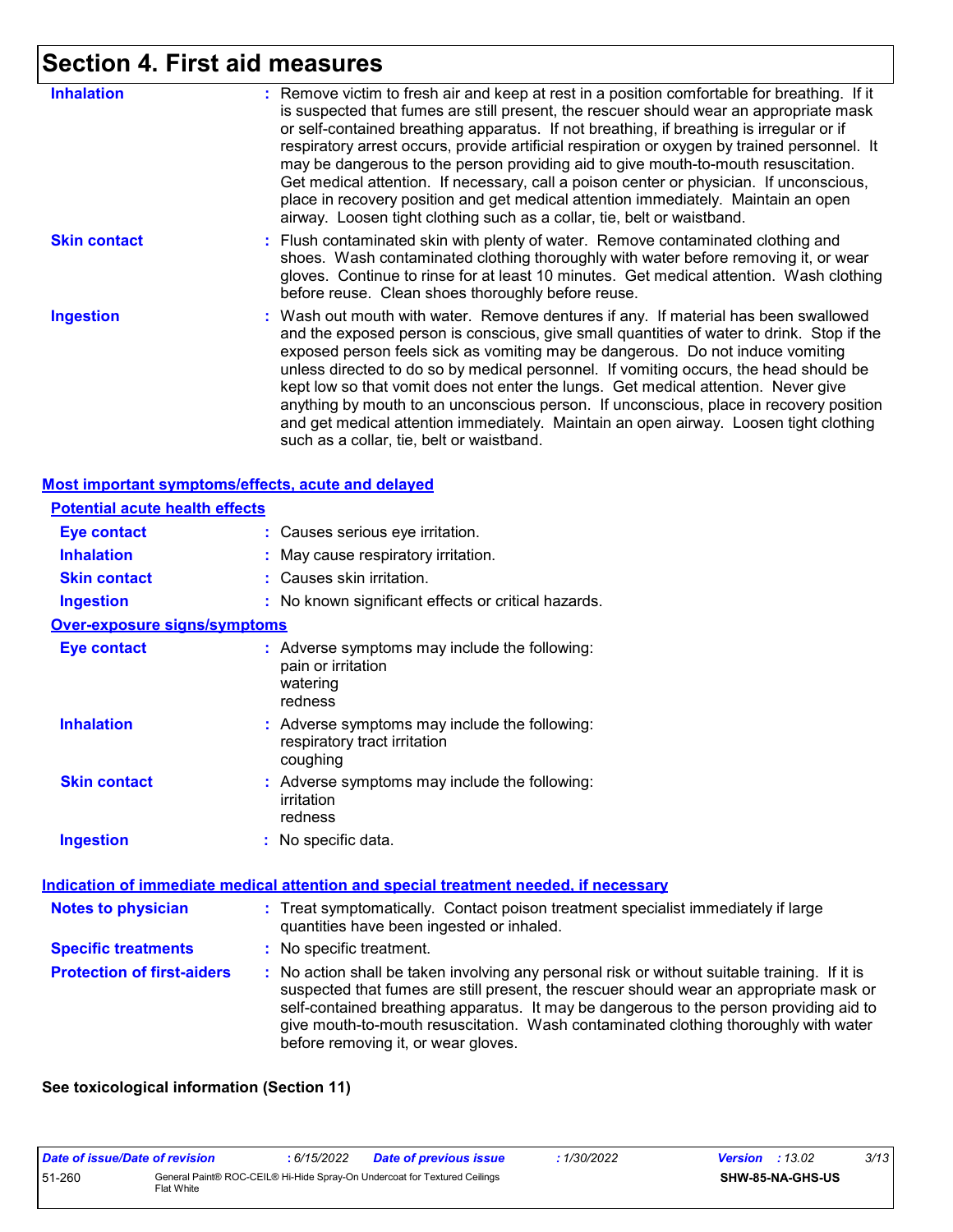# **Section 5. Fire-fighting measures**

| <b>Extinguishing media</b>                               |                                                                                                                                                                                                     |
|----------------------------------------------------------|-----------------------------------------------------------------------------------------------------------------------------------------------------------------------------------------------------|
| <b>Suitable extinguishing</b><br>media                   | : Use an extinguishing agent suitable for the surrounding fire.                                                                                                                                     |
| <b>Unsuitable extinguishing</b><br>media                 | : None known.                                                                                                                                                                                       |
| <b>Specific hazards arising</b><br>from the chemical     | : In a fire or if heated, a pressure increase will occur and the container may burst.                                                                                                               |
| <b>Hazardous thermal</b><br>decomposition products       | : Decomposition products may include the following materials:<br>carbon dioxide<br>carbon monoxide<br>metal oxide/oxides                                                                            |
| <b>Special protective actions</b><br>for fire-fighters   | : Promptly isolate the scene by removing all persons from the vicinity of the incident if<br>there is a fire. No action shall be taken involving any personal risk or without suitable<br>training. |
| <b>Special protective</b><br>equipment for fire-fighters | Fire-fighters should wear appropriate protective equipment and self-contained breathing<br>apparatus (SCBA) with a full face-piece operated in positive pressure mode.                              |

# **Section 6. Accidental release measures**

|                                                              | Personal precautions, protective equipment and emergency procedures                                                                                                                                                                                                                                                                                                                                                                                                                                                                                                                                                                                                                                          |  |
|--------------------------------------------------------------|--------------------------------------------------------------------------------------------------------------------------------------------------------------------------------------------------------------------------------------------------------------------------------------------------------------------------------------------------------------------------------------------------------------------------------------------------------------------------------------------------------------------------------------------------------------------------------------------------------------------------------------------------------------------------------------------------------------|--|
| For non-emergency<br>personnel                               | : No action shall be taken involving any personal risk or without suitable training.<br>Evacuate surrounding areas. Keep unnecessary and unprotected personnel from<br>entering. Do not touch or walk through spilled material. Avoid breathing vapor or mist.<br>Provide adequate ventilation. Wear appropriate respirator when ventilation is<br>inadequate. Put on appropriate personal protective equipment.                                                                                                                                                                                                                                                                                             |  |
| For emergency responders                                     | : If specialized clothing is required to deal with the spillage, take note of any information in<br>Section 8 on suitable and unsuitable materials. See also the information in "For non-<br>emergency personnel".                                                                                                                                                                                                                                                                                                                                                                                                                                                                                           |  |
| <b>Environmental precautions</b>                             | : Avoid dispersal of spilled material and runoff and contact with soil, waterways, drains<br>and sewers. Inform the relevant authorities if the product has caused environmental<br>pollution (sewers, waterways, soil or air).                                                                                                                                                                                                                                                                                                                                                                                                                                                                              |  |
| <b>Methods and materials for containment and cleaning up</b> |                                                                                                                                                                                                                                                                                                                                                                                                                                                                                                                                                                                                                                                                                                              |  |
| <b>Small spill</b>                                           | : Stop leak if without risk. Move containers from spill area. Dilute with water and mop up<br>if water-soluble. Alternatively, or if water-insoluble, absorb with an inert dry material and<br>place in an appropriate waste disposal container. Dispose of via a licensed waste<br>disposal contractor.                                                                                                                                                                                                                                                                                                                                                                                                     |  |
| <b>Large spill</b>                                           | : Stop leak if without risk. Move containers from spill area. Approach release from<br>upwind. Prevent entry into sewers, water courses, basements or confined areas. Wash<br>spillages into an effluent treatment plant or proceed as follows. Contain and collect<br>spillage with non-combustible, absorbent material e.g. sand, earth, vermiculite or<br>diatomaceous earth and place in container for disposal according to local regulations<br>(see Section 13). Dispose of via a licensed waste disposal contractor. Contaminated<br>absorbent material may pose the same hazard as the spilled product. Note: see<br>Section 1 for emergency contact information and Section 13 for waste disposal. |  |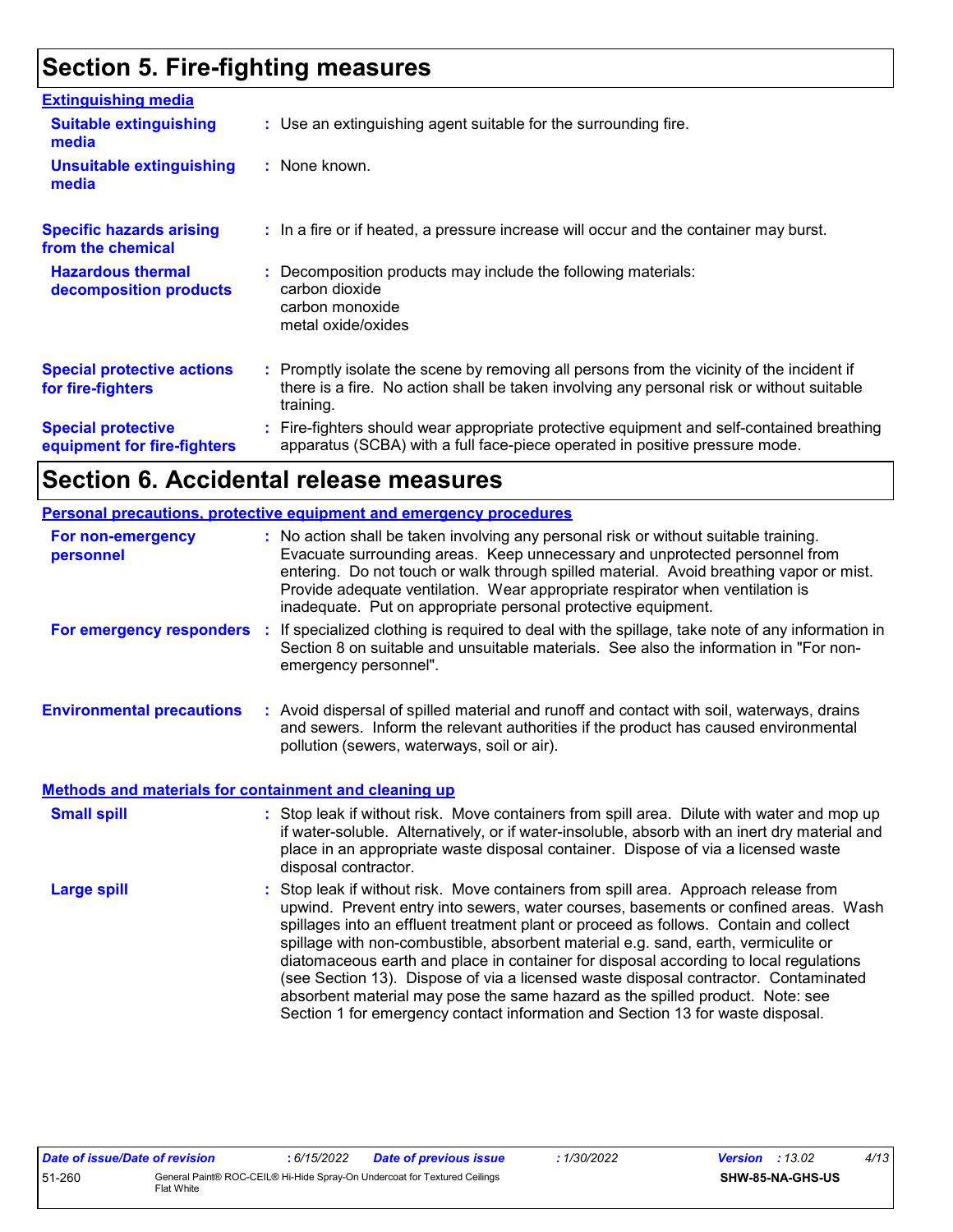# **Section 7. Handling and storage**

| <b>Precautions for safe handling</b>                                             |                                                                                                                                                                                                                                                                                                                                                                                                                                                                                                                                                                                                                                         |
|----------------------------------------------------------------------------------|-----------------------------------------------------------------------------------------------------------------------------------------------------------------------------------------------------------------------------------------------------------------------------------------------------------------------------------------------------------------------------------------------------------------------------------------------------------------------------------------------------------------------------------------------------------------------------------------------------------------------------------------|
| <b>Protective measures</b>                                                       | : Put on appropriate personal protective equipment (see Section 8). Avoid exposure -<br>obtain special instructions before use. Do not handle until all safety precautions have<br>been read and understood. Do not get in eyes or on skin or clothing. Do not ingest.<br>Avoid breathing vapor or mist. Use only with adequate ventilation. Wear appropriate<br>respirator when ventilation is inadequate. Keep in the original container or an approved<br>alternative made from a compatible material, kept tightly closed when not in use. Empty<br>containers retain product residue and can be hazardous. Do not reuse container. |
| <b>Advice on general</b><br>occupational hygiene                                 | : Eating, drinking and smoking should be prohibited in areas where this material is<br>handled, stored and processed. Workers should wash hands and face before eating,<br>drinking and smoking. Remove contaminated clothing and protective equipment before<br>entering eating areas. See also Section 8 for additional information on hygiene<br>measures.                                                                                                                                                                                                                                                                           |
| <b>Conditions for safe storage,</b><br>including any<br><i>incompatibilities</i> | : Store in accordance with local regulations. Store in original container protected from<br>direct sunlight in a dry, cool and well-ventilated area, away from incompatible materials<br>(see Section 10) and food and drink. Store locked up. Keep container tightly closed<br>and sealed until ready for use. Containers that have been opened must be carefully<br>resealed and kept upright to prevent leakage. Do not store in unlabeled containers.<br>Use appropriate containment to avoid environmental contamination. See Section 10 for<br>incompatible materials before handling or use.                                     |

# **Section 8. Exposure controls/personal protection**

#### **Control parameters**

**Occupational exposure limits (OSHA United States)**

| <b>Ingredient name</b>                | CAS#       | <b>Exposure limits</b>                                                                                                                                                                                                                                                                                                                                                                                                                                                                         |
|---------------------------------------|------------|------------------------------------------------------------------------------------------------------------------------------------------------------------------------------------------------------------------------------------------------------------------------------------------------------------------------------------------------------------------------------------------------------------------------------------------------------------------------------------------------|
| Calcium Carbonate                     | 1317-65-3  | OSHA PEL (United States, 5/2018).<br>TWA: 5 mg/m <sup>3</sup> 8 hours. Form: Respirable<br>fraction<br>TWA: 15 mg/m <sup>3</sup> 8 hours. Form: Total dust<br>NIOSH REL (United States, 10/2020).<br>TWA: 5 mg/m <sup>3</sup> 10 hours. Form: Respirable<br>fraction<br>TWA: 10 mg/m <sup>3</sup> 10 hours. Form: Total                                                                                                                                                                        |
| Titanium Dioxide                      | 13463-67-7 | <b>ACGIH TLV (United States, 1/2021).</b><br>TWA: 10 mg/m <sup>3</sup> 8 hours.<br>OSHA PEL (United States, 5/2018).<br>TWA: 15 mg/m <sup>3</sup> 8 hours. Form: Total dust                                                                                                                                                                                                                                                                                                                    |
| Crystalline Silica, respirable powder | 14808-60-7 | OSHA PEL Z3 (United States, 6/2016).<br>TWA: 250 mppcf / (%SiO2+5) 8 hours. Form:<br>Respirable<br>TWA: 10 mg/m <sup>3</sup> / (%SiO2+2) 8 hours. Form:<br>Respirable<br>OSHA PEL (United States, 5/2018).<br>TWA: 50 µg/m <sup>3</sup> 8 hours. Form: Respirable<br>dust<br>ACGIH TLV (United States, 1/2021).<br>TWA: 0.025 mg/m <sup>3</sup> 8 hours. Form:<br>Respirable fraction<br>NIOSH REL (United States, 10/2020).<br>TWA: 0.05 mg/m <sup>3</sup> 10 hours. Form: respirable<br>dust |

**Occupational exposure limits (Canada)**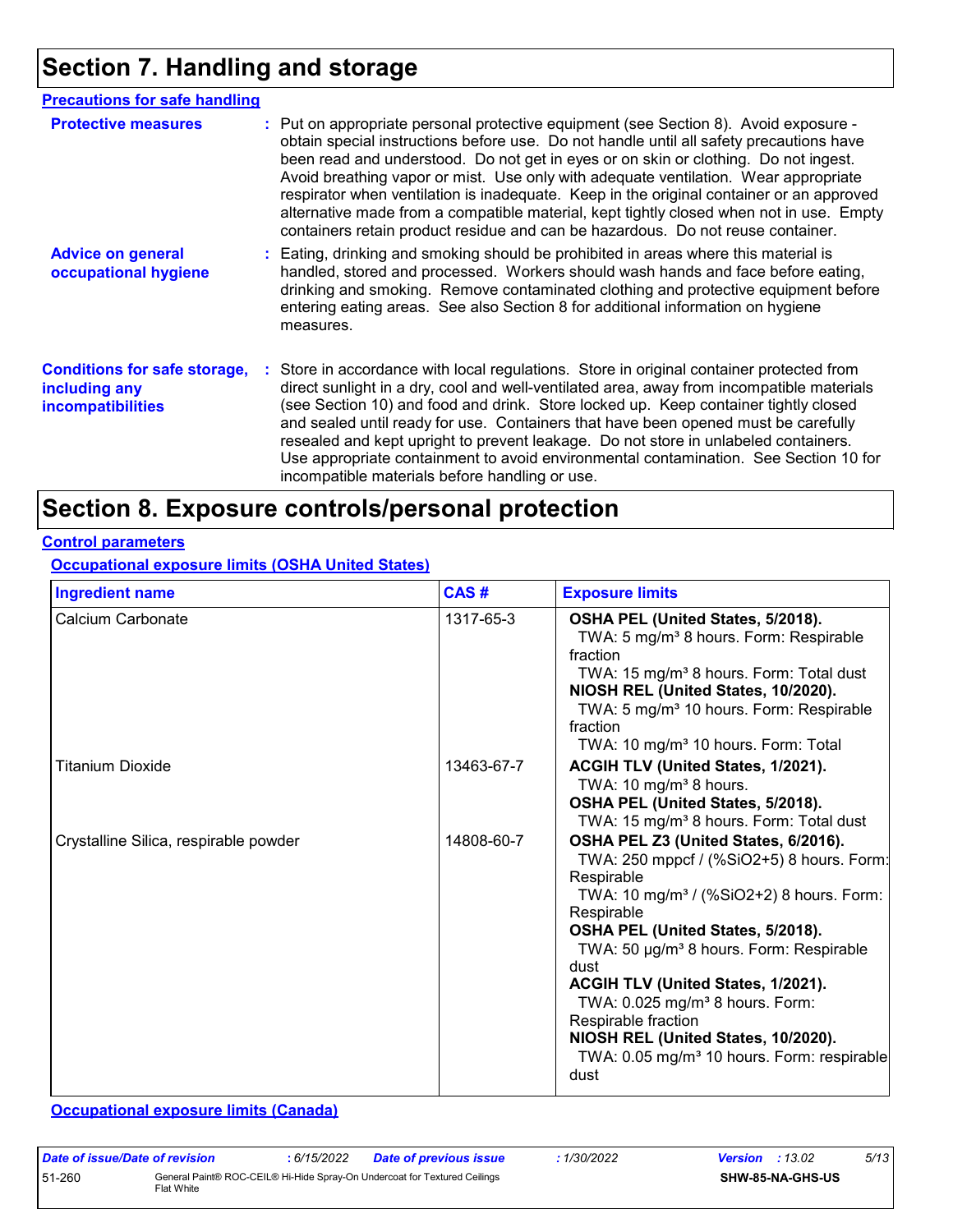| <b>Ingredient name</b> | CAS#       | <b>Exposure limits</b>                                                                                                                                                                                                                                                                                                                                                                                                                                                                                                                                                                                       |  |  |
|------------------------|------------|--------------------------------------------------------------------------------------------------------------------------------------------------------------------------------------------------------------------------------------------------------------------------------------------------------------------------------------------------------------------------------------------------------------------------------------------------------------------------------------------------------------------------------------------------------------------------------------------------------------|--|--|
| Titanium dioxide       | 13463-67-7 | <b>CA British Columbia Provincial (Canada,</b><br>$6/2021$ ).<br>TWA: 10 mg/m <sup>3</sup> 8 hours. Form: Total dust<br>TWA: 3 mg/m <sup>3</sup> 8 hours. Form: respirable<br>fraction<br>CA Quebec Provincial (Canada, 6/2021).<br>TWAEV: 10 mg/m <sup>3</sup> 8 hours. Form: Total dust.<br>CA Alberta Provincial (Canada, 6/2018).<br>8 hrs OEL: 10 mg/m <sup>3</sup> 8 hours.<br>CA Ontario Provincial (Canada, 6/2019).<br>TWA: 10 mg/m <sup>3</sup> 8 hours.<br><b>CA Saskatchewan Provincial (Canada,</b><br>7/2013).<br>STEL: 20 mg/m <sup>3</sup> 15 minutes.<br>TWA: 10 mg/m <sup>3</sup> 8 hours. |  |  |
| Quartz                 | 14808-60-7 | <b>CA British Columbia Provincial (Canada,</b><br>$6/2021$ ).<br>TWA: $0.025$ mg/m <sup>3</sup> 8 hours. Form:<br>Respirable<br>CA Quebec Provincial (Canada, 6/2021).<br>TWAEV: 0.1 mg/m <sup>3</sup> 8 hours. Form:<br>Respirable dust.                                                                                                                                                                                                                                                                                                                                                                    |  |  |

#### **Occupational exposure limits (Mexico)**

|       | CAS# | <b>Exposure limits</b> |
|-------|------|------------------------|
| None. |      |                        |

**CA Alberta Provincial (Canada, 6/2018).** 8 hrs OEL: 0.025 mg/m<sup>3</sup> 8 hours. Form:

**CA Ontario Provincial (Canada, 6/2019).** TWA: 0.1 mg/m<sup>3</sup> 8 hours. Form: Respirable

**CA Saskatchewan Provincial (Canada,**

TWA: 0.05 mg/m<sup>3</sup> 8 hours. Form: respirable

Respirable particulate

particulate matter.

**7/2013).**

fraction

| <b>Appropriate engineering</b><br>controls |  | : Use only with adequate ventilation. If user operations generate dust, fumes, gas, vapor<br>or mist, use process enclosures, local exhaust ventilation or other engineering controls<br>to keep worker exposure to airborne contaminants below any recommended or statutory<br>limits.                                                                                                           |
|--------------------------------------------|--|---------------------------------------------------------------------------------------------------------------------------------------------------------------------------------------------------------------------------------------------------------------------------------------------------------------------------------------------------------------------------------------------------|
| <b>Environmental exposure</b><br>controls  |  | : Emissions from ventilation or work process equipment should be checked to ensure<br>they comply with the requirements of environmental protection legislation. In some<br>cases, fume scrubbers, filters or engineering modifications to the process equipment<br>will be necessary to reduce emissions to acceptable levels.                                                                   |
| <b>Individual protection measures</b>      |  |                                                                                                                                                                                                                                                                                                                                                                                                   |
| <b>Hygiene measures</b>                    |  | : Wash hands, forearms and face thoroughly after handling chemical products, before<br>eating, smoking and using the lavatory and at the end of the working period.<br>Appropriate techniques should be used to remove potentially contaminated clothing.<br>Wash contaminated clothing before reusing. Ensure that eyewash stations and safety<br>showers are close to the workstation location. |

| Date of issue/Date of revision |            | 6/15/2022 | <b>Date of previous issue</b>                                             | : 1/30/2022 | <b>Version</b> : 13.02 |                         | 6/13 |
|--------------------------------|------------|-----------|---------------------------------------------------------------------------|-------------|------------------------|-------------------------|------|
| 51-260                         | Flat White |           | General Paint® ROC-CEIL® Hi-Hide Spray-On Undercoat for Textured Ceilings |             |                        | <b>SHW-85-NA-GHS-US</b> |      |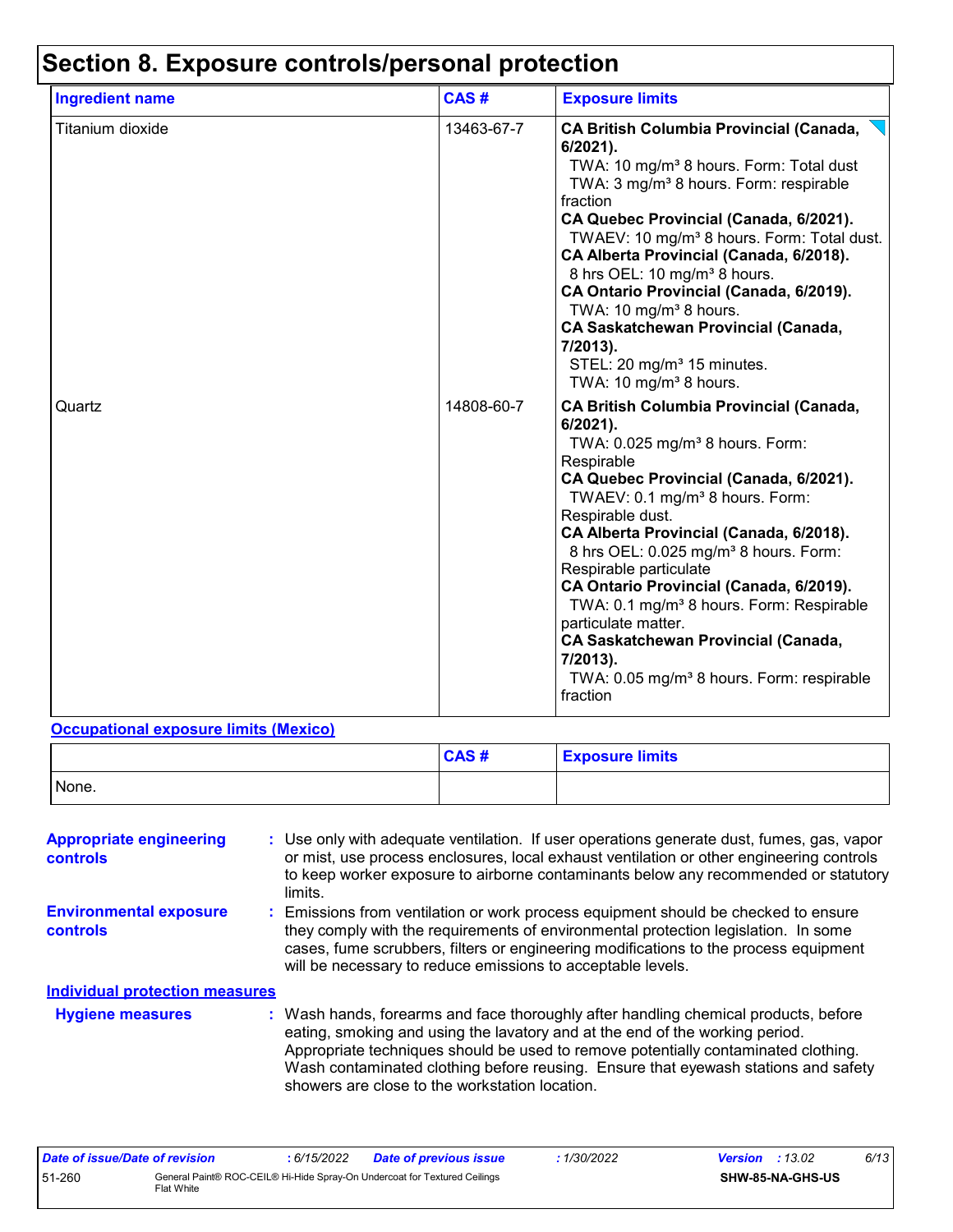# **Section 8. Exposure controls/personal protection**

| <b>Eye/face protection</b>    | : Safety eyewear complying with an approved standard should be used when a risk<br>assessment indicates this is necessary to avoid exposure to liquid splashes, mists,<br>gases or dusts. If contact is possible, the following protection should be worn, unless<br>the assessment indicates a higher degree of protection: chemical splash goggles.                                                                                                                                                                                                                                                                  |
|-------------------------------|------------------------------------------------------------------------------------------------------------------------------------------------------------------------------------------------------------------------------------------------------------------------------------------------------------------------------------------------------------------------------------------------------------------------------------------------------------------------------------------------------------------------------------------------------------------------------------------------------------------------|
| <b>Skin protection</b>        |                                                                                                                                                                                                                                                                                                                                                                                                                                                                                                                                                                                                                        |
| <b>Hand protection</b>        | : Chemical-resistant, impervious gloves complying with an approved standard should be<br>worn at all times when handling chemical products if a risk assessment indicates this is<br>necessary. Considering the parameters specified by the glove manufacturer, check<br>during use that the gloves are still retaining their protective properties. It should be<br>noted that the time to breakthrough for any glove material may be different for different<br>glove manufacturers. In the case of mixtures, consisting of several substances, the<br>protection time of the gloves cannot be accurately estimated. |
| <b>Body protection</b>        | : Personal protective equipment for the body should be selected based on the task being<br>performed and the risks involved and should be approved by a specialist before<br>handling this product.                                                                                                                                                                                                                                                                                                                                                                                                                    |
| <b>Other skin protection</b>  | : Appropriate footwear and any additional skin protection measures should be selected<br>based on the task being performed and the risks involved and should be approved by a<br>specialist before handling this product.                                                                                                                                                                                                                                                                                                                                                                                              |
| <b>Respiratory protection</b> | : Based on the hazard and potential for exposure, select a respirator that meets the<br>appropriate standard or certification. Respirators must be used according to a<br>respiratory protection program to ensure proper fitting, training, and other important<br>aspects of use.                                                                                                                                                                                                                                                                                                                                    |

# **Section 9. Physical and chemical properties**

The conditions of measurement of all properties are at standard temperature and pressure unless otherwise indicated.

#### **Appearance**

| <b>Physical state</b>                                             | $:$ Liquid.                                                    |
|-------------------------------------------------------------------|----------------------------------------------------------------|
| <b>Color</b>                                                      | : Not available.                                               |
| Odor                                                              | : Not available.                                               |
| <b>Odor threshold</b>                                             | : Not available.                                               |
| рH                                                                | :9                                                             |
| <b>Melting point/freezing point</b>                               | : Not available.                                               |
| <b>Boiling point, initial boiling</b><br>point, and boiling range | : $100^{\circ}$ C (212 $^{\circ}$ F)                           |
| <b>Flash point</b>                                                | : Closed cup: Not applicable.                                  |
| <b>Evaporation rate</b>                                           | $\therefore$ 0.09 (butyl acetate = 1)                          |
| <b>Flammability</b>                                               | : Not available.                                               |
| Lower and upper explosion<br>limit/flammability limit             | : Not available.                                               |
| <b>Vapor pressure</b>                                             | : $2.3$ kPa (17.5 mm Hg)                                       |
| <b>Relative vapor density</b>                                     | : 1 [Air = 1]                                                  |
| <b>Relative density</b>                                           | : 1.46                                                         |
| <b>Solubility</b>                                                 | : Not available.                                               |
| <b>Partition coefficient: n-</b><br>octanol/water                 | : Not applicable.                                              |
| <b>Auto-ignition temperature</b>                                  | : Not available.                                               |
| <b>Decomposition temperature</b>                                  | : Not available.                                               |
| <b>Viscosity</b>                                                  | Kinematic (40°C (104°F)): >20.5 mm <sup>2</sup> /s (>20.5 cSt) |
| <b>Molecular weight</b>                                           | Not applicable.                                                |
|                                                                   |                                                                |

| Date of issue/Date of revision |            | : 6/15/2022 | <b>Date of previous issue</b>                                             | 1/30/2022 | <b>Version</b> : $13.02$ |                         | 7/13 |
|--------------------------------|------------|-------------|---------------------------------------------------------------------------|-----------|--------------------------|-------------------------|------|
| 51-260                         | Flat White |             | General Paint® ROC-CEIL® Hi-Hide Spray-On Undercoat for Textured Ceilings |           |                          | <b>SHW-85-NA-GHS-US</b> |      |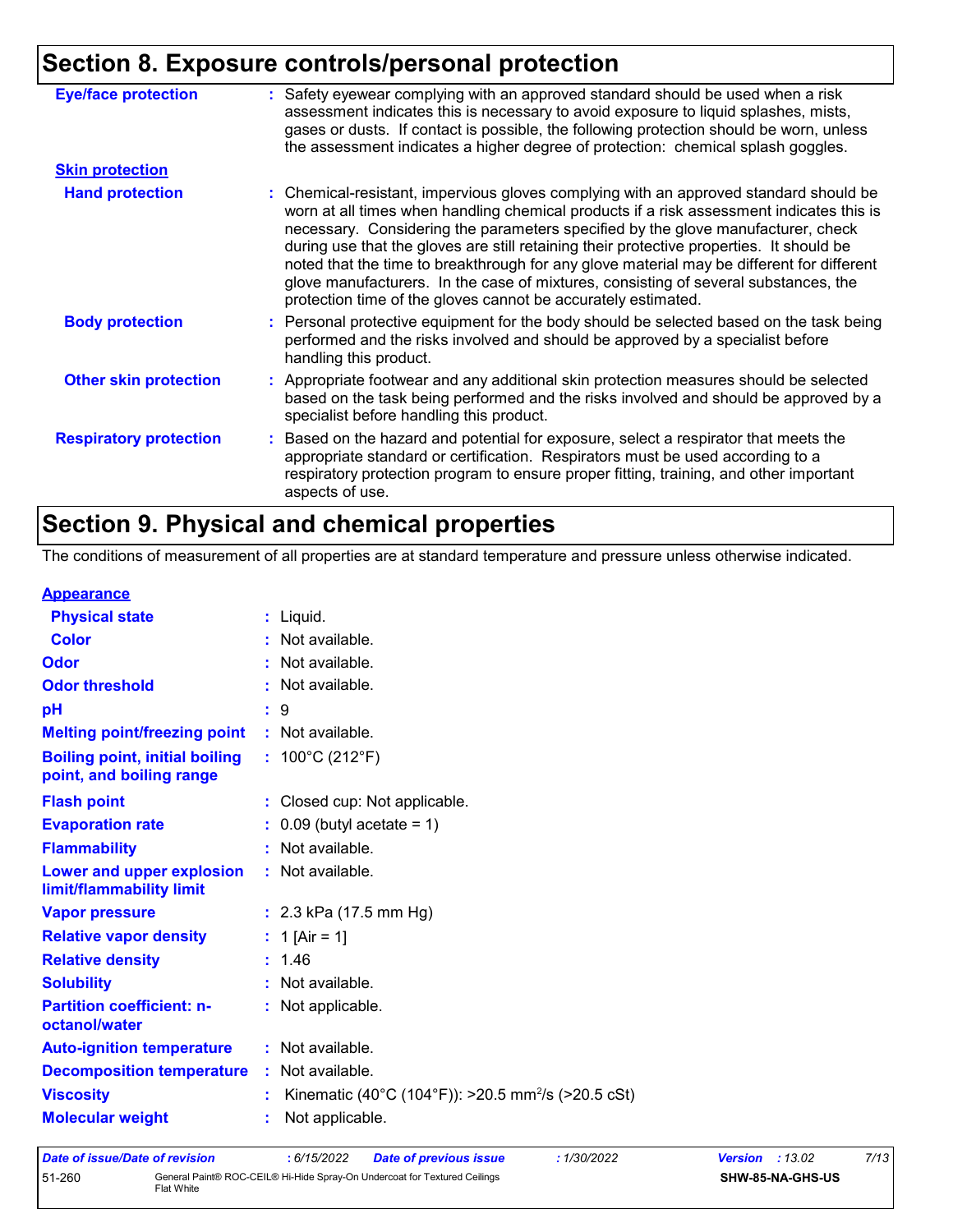# **Section 9. Physical and chemical properties**

#### **Aerosol product**

**Heat of combustion :** 0.128 kJ/g

# **Section 10. Stability and reactivity**

| <b>Possibility of hazardous</b><br><b>reactions</b> | : Under normal conditions of storage and use, hazardous reactions will not occur.     |
|-----------------------------------------------------|---------------------------------------------------------------------------------------|
|                                                     |                                                                                       |
| <b>Conditions to avoid</b>                          | $:$ No specific data.                                                                 |
| <b>Incompatible materials</b>                       | : No specific data.                                                                   |
| <b>Hazardous decomposition</b>                      | : Under normal conditions of storage and use, hazardous decomposition products should |

# **Section 11. Toxicological information**

#### **Information on toxicological effects**

#### **Acute toxicity**

Not available.

#### **Irritation/Corrosion**

| <b>Product/ingredient name</b> | <b>Result</b>        | <b>Species</b> | <b>Score</b> | <b>Exposure</b> | <b>Observation</b> |
|--------------------------------|----------------------|----------------|--------------|-----------------|--------------------|
| Titanium Dioxide               | Skin - Mild irritant | Human          |              | 72 hours 300    |                    |
|                                |                      |                |              | ∪g.             |                    |

#### **Sensitization**

Not available.

#### **Mutagenicity**

Not available.

#### **Carcinogenicity**

Not available.

#### **Classification**

| <b>Product/ingredient name</b>                                        | <b>OSHA</b> | <b>IARC</b> | <b>NTP</b>                      |
|-----------------------------------------------------------------------|-------------|-------------|---------------------------------|
| <b>Titanium Dioxide</b><br>Crystalline Silica, respirable<br>l powder |             | 2Β          | Known to be a human carcinogen. |

#### **Reproductive toxicity**

Not available.

#### **Teratogenicity**

Not available.

#### **Specific target organ toxicity (single exposure)**

| Date of issue/Date of revision |            | : 6/15/2022 | <b>Date of previous issue</b>                                             | : 1/30/2022 | <b>Version</b> : 13.02 |                         | 8/13 |  |
|--------------------------------|------------|-------------|---------------------------------------------------------------------------|-------------|------------------------|-------------------------|------|--|
| 51-260                         | Flat White |             | General Paint® ROC-CEIL® Hi-Hide Spray-On Undercoat for Textured Ceilings |             |                        | <b>SHW-85-NA-GHS-US</b> |      |  |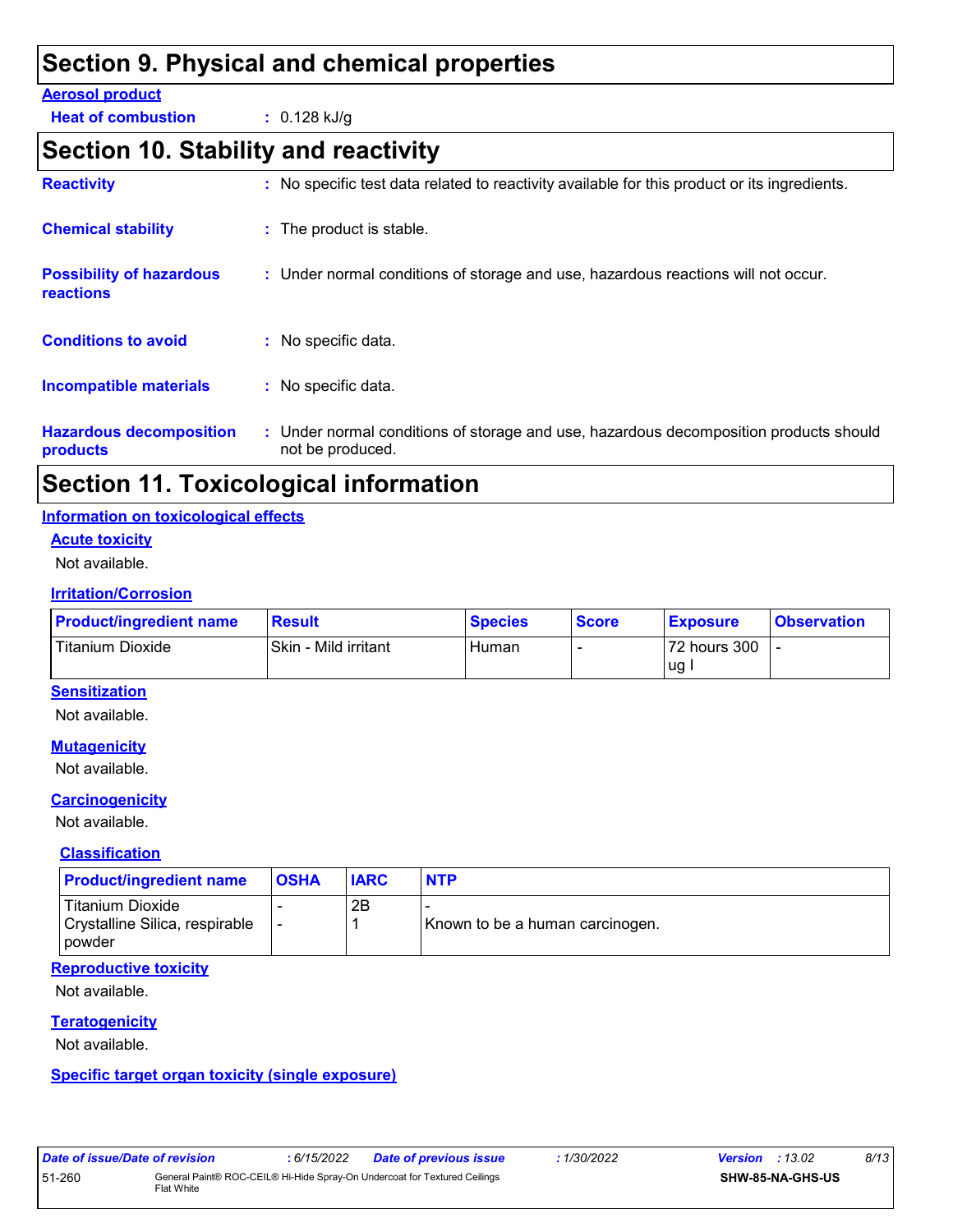# **Section 11. Toxicological information**

| <b>Name</b>       | <b>Category</b> | <b>Route of</b><br>exposure | <b>Target organs</b>              |
|-------------------|-----------------|-----------------------------|-----------------------------------|
| Calcium Carbonate | Category 3      |                             | Respiratory tract<br>l irritation |

#### **Specific target organ toxicity (repeated exposure)**

| <b>Name</b>                           | <b>Category</b> | <b>Route of</b><br><b>Lexposure</b> | <b>Target organs</b> |
|---------------------------------------|-----------------|-------------------------------------|----------------------|
| Crystalline Silica, respirable powder | Category 1      | Inhalation                          | -                    |

#### **Aspiration hazard**

Flat White

Not available.

| <b>Information on the likely</b><br>routes of exposure | : Not available.                                                                           |
|--------------------------------------------------------|--------------------------------------------------------------------------------------------|
| <b>Potential acute health effects</b>                  |                                                                                            |
| <b>Eye contact</b>                                     | : Causes serious eye irritation.                                                           |
| <b>Inhalation</b>                                      | : May cause respiratory irritation.                                                        |
| <b>Skin contact</b>                                    | : Causes skin irritation.                                                                  |
| <b>Ingestion</b>                                       | : No known significant effects or critical hazards.                                        |
|                                                        | Symptoms related to the physical, chemical and toxicological characteristics               |
| <b>Eye contact</b>                                     | : Adverse symptoms may include the following:<br>pain or irritation<br>watering<br>redness |
| <b>Inhalation</b>                                      | : Adverse symptoms may include the following:<br>respiratory tract irritation<br>coughing  |
| <b>Skin contact</b>                                    | : Adverse symptoms may include the following:<br>irritation<br>redness                     |
| <b>Ingestion</b>                                       | : No specific data.                                                                        |
|                                                        |                                                                                            |
|                                                        | Delayed and immediate effects and also chronic effects from short and long term exposure   |
| <b>Short term exposure</b>                             |                                                                                            |
| <b>Potential immediate</b><br>effects                  | : Not available.                                                                           |
| <b>Potential delayed effects</b>                       | : Not available.                                                                           |
| Long term exposure                                     |                                                                                            |
|                                                        |                                                                                            |
| <b>Potential immediate</b><br>effects                  | : Not available.                                                                           |
| <b>Potential delayed effects</b>                       | : Not available.                                                                           |
| <b>Potential chronic health effects</b>                |                                                                                            |
| Not available.                                         |                                                                                            |
| <b>General</b>                                         | : No known significant effects or critical hazards.                                        |
| <b>Carcinogenicity</b>                                 | May cause cancer. Risk of cancer depends on duration and level of exposure.                |
| <b>Mutagenicity</b>                                    | : No known significant effects or critical hazards.                                        |
| <b>Teratogenicity</b>                                  | : No known significant effects or critical hazards.                                        |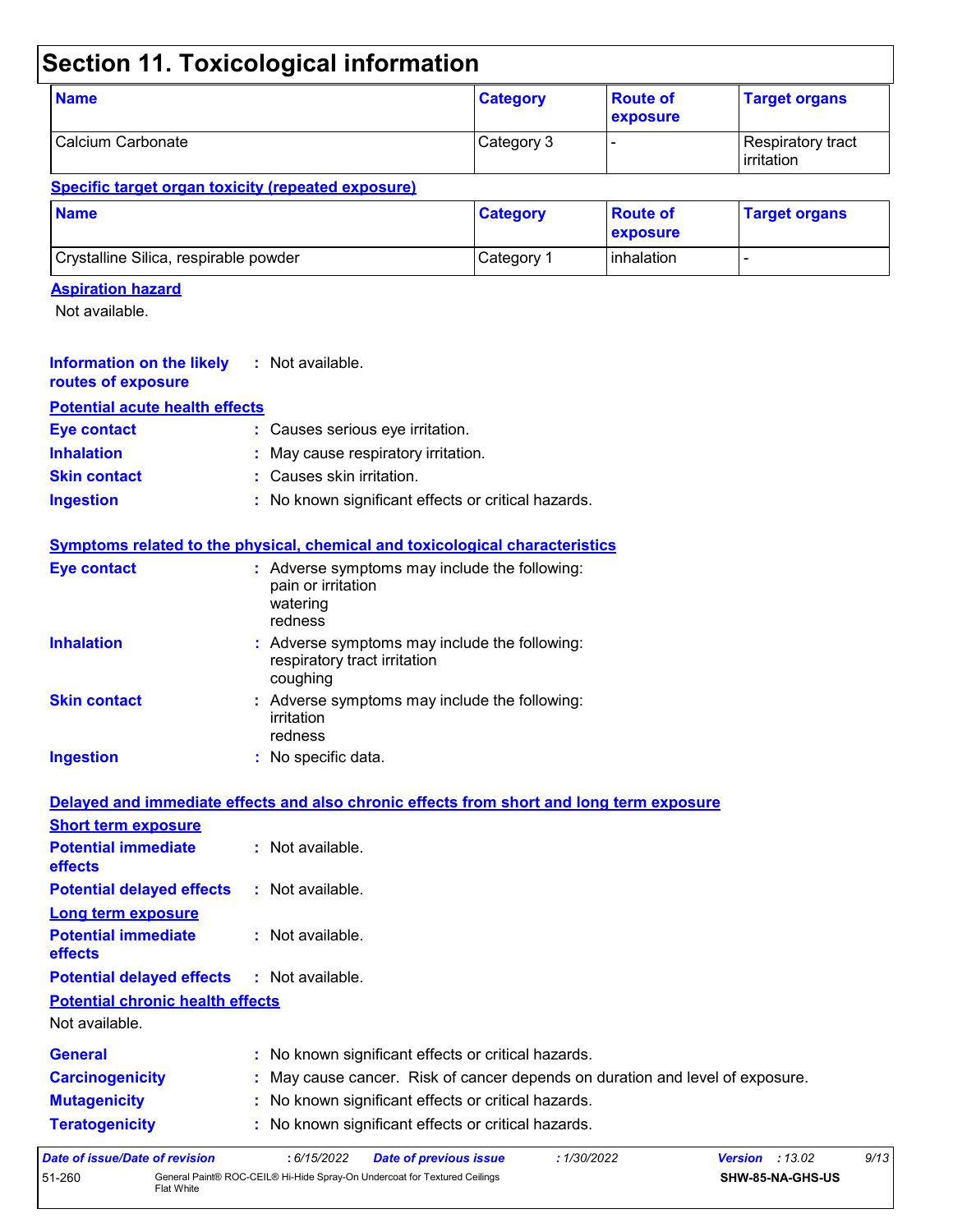### **Section 11. Toxicological information**

**Developmental effects :** No known significant effects or critical hazards.

**Fertility effects :** No known significant effects or critical hazards.

**Numerical measures of toxicity** Not available. **Acute toxicity estimates**

# **Section 12. Ecological information**

| <b>Toxicity</b>                                                                    |                                       |                              |                 |
|------------------------------------------------------------------------------------|---------------------------------------|------------------------------|-----------------|
| <b>Product/ingredient name</b>                                                     | <b>Result</b>                         | <b>Species</b>               | <b>Exposure</b> |
| <b>Titanium Dioxide</b>                                                            | Acute LC50 >1000000 µg/l Marine water | Fish - Fundulus heteroclitus | 96 hours        |
| <b>Persistence and degradability</b><br>Not available.                             |                                       |                              |                 |
| <b>Bioaccumulative potential</b><br>Not available.                                 |                                       |                              |                 |
| <b>Mobility in soil</b><br><b>Soil/water partition</b><br><b>coefficient (Koc)</b> | : Not available.                      |                              |                 |

#### **Other adverse effects** : No known significant effects or critical hazards.

### **Section 13. Disposal considerations**

| <b>Disposal methods</b> | : The generation of waste should be avoided or minimized wherever possible. Disposal<br>of this product, solutions and any by-products should at all times comply with the<br>requirements of environmental protection and waste disposal legislation and any<br>regional local authority requirements. Dispose of surplus and non-recyclable products<br>via a licensed waste disposal contractor. Waste should not be disposed of untreated to<br>the sewer unless fully compliant with the requirements of all authorities with jurisdiction.<br>Waste packaging should be recycled. Incineration or landfill should only be considered<br>when recycling is not feasible. This material and its container must be disposed of in a<br>safe way. Care should be taken when handling emptied containers that have not been<br>cleaned or rinsed out. Empty containers or liners may retain some product residues.<br>Avoid dispersal of spilled material and runoff and contact with soil, waterways, drains |
|-------------------------|----------------------------------------------------------------------------------------------------------------------------------------------------------------------------------------------------------------------------------------------------------------------------------------------------------------------------------------------------------------------------------------------------------------------------------------------------------------------------------------------------------------------------------------------------------------------------------------------------------------------------------------------------------------------------------------------------------------------------------------------------------------------------------------------------------------------------------------------------------------------------------------------------------------------------------------------------------------------------------------------------------------|
|                         | and sewers.                                                                                                                                                                                                                                                                                                                                                                                                                                                                                                                                                                                                                                                                                                                                                                                                                                                                                                                                                                                                    |

### **Section 14. Transport information**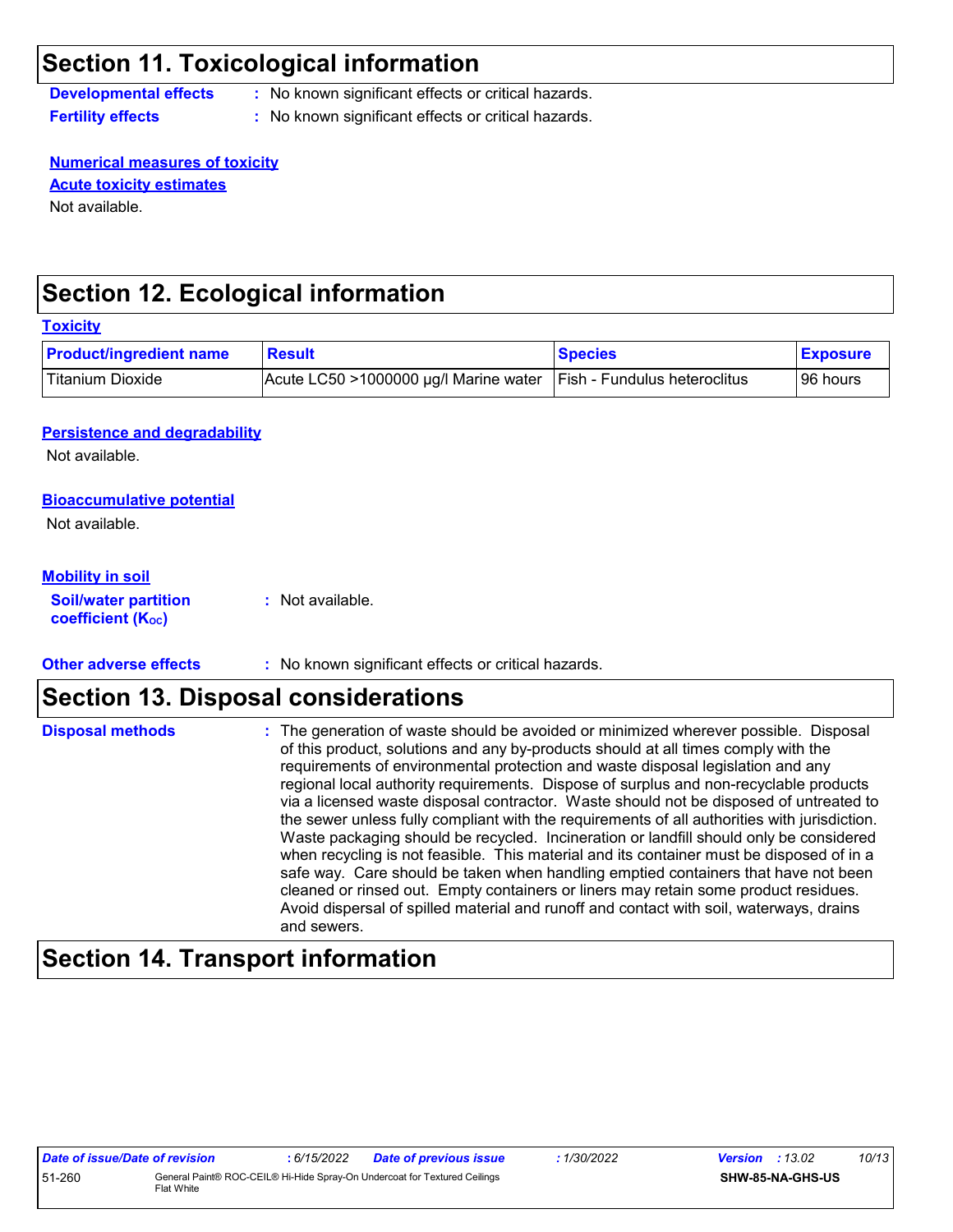# **Section 14. Transport information**

|                                                                             | <b>DOT</b><br><b>Classification</b> | <b>TDG</b><br><b>Classification</b>                            | <b>Mexico</b><br><b>Classification</b> | <b>IATA</b>                                                                                                                                                                                                                                                                                                                                                                                                                                                                                                                                                                                                       | <b>IMDG</b>    |
|-----------------------------------------------------------------------------|-------------------------------------|----------------------------------------------------------------|----------------------------------------|-------------------------------------------------------------------------------------------------------------------------------------------------------------------------------------------------------------------------------------------------------------------------------------------------------------------------------------------------------------------------------------------------------------------------------------------------------------------------------------------------------------------------------------------------------------------------------------------------------------------|----------------|
| <b>UN number</b>                                                            | Not regulated.                      | Not regulated.                                                 | Not regulated.                         | Not regulated.                                                                                                                                                                                                                                                                                                                                                                                                                                                                                                                                                                                                    | Not regulated. |
| <b>UN proper</b><br>shipping name                                           |                                     |                                                                |                                        |                                                                                                                                                                                                                                                                                                                                                                                                                                                                                                                                                                                                                   |                |
| <b>Transport</b><br>hazard class(es)                                        |                                     |                                                                |                                        |                                                                                                                                                                                                                                                                                                                                                                                                                                                                                                                                                                                                                   |                |
| <b>Packing group</b>                                                        | ÷,                                  |                                                                |                                        |                                                                                                                                                                                                                                                                                                                                                                                                                                                                                                                                                                                                                   |                |
| <b>Environmental</b><br>hazards                                             | No.                                 | No.                                                            | No.                                    | No.                                                                                                                                                                                                                                                                                                                                                                                                                                                                                                                                                                                                               | No.            |
| <b>Additional</b><br><b>information</b>                                     |                                     |                                                                |                                        |                                                                                                                                                                                                                                                                                                                                                                                                                                                                                                                                                                                                                   |                |
| <b>Special precautions for user :</b><br><b>Transport in bulk according</b> | : Not available.                    | substances and on all actions in case of emergency situations. |                                        | Multi-modal shipping descriptions are provided for informational purposes and do not<br>consider container sizes. The presence of a shipping description for a particular<br>mode of transport (sea, air, etc.), does not indicate that the product is packaged<br>suitably for that mode of transport. All packaging must be reviewed for suitability<br>prior to shipment, and compliance with the applicable regulations is the sole<br>responsibility of the person offering the product for transport. People loading and<br>unloading dangerous goods must be trained on all of the risks deriving from the |                |

: Not available. **Proper shipping name :**

### **Section 15. Regulatory information**

**TSCA 5(a)2 proposed significant new use rules**: 5-Chloro-2-methylisothiazolinone; 2-Methyl-4-isothiazolin-3-one

#### **SARA 313**

SARA 313 (40 CFR 372.45) supplier notification can be found on the Environmental Data Sheet.

#### **California Prop. 65**

WARNING: This product contains chemicals known to the State of California to cause cancer and birth defects or other reproductive harm.

#### **International regulations**

| <b>International lists</b> | : Australia inventory (AIIC): Not determined.                |
|----------------------------|--------------------------------------------------------------|
|                            | China inventory (IECSC): Not determined.                     |
|                            | Japan inventory (CSCL): Not determined.                      |
|                            | Japan inventory (ISHL): Not determined.                      |
|                            | Korea inventory (KECI): Not determined.                      |
|                            | New Zealand Inventory of Chemicals (NZIoC): Not determined.  |
|                            | Philippines inventory (PICCS): Not determined.               |
|                            | Taiwan Chemical Substances Inventory (TCSI): Not determined. |

| Date of issue/Date of revision |              | 6/15/2022 | <b>Date of previous issue</b>                                             | 1/30/2022 | <b>Version</b> : 13.02 |                         | 11/13 |
|--------------------------------|--------------|-----------|---------------------------------------------------------------------------|-----------|------------------------|-------------------------|-------|
| 51-260                         | Flat White l |           | General Paint® ROC-CEIL® Hi-Hide Spray-On Undercoat for Textured Ceilings |           |                        | <b>SHW-85-NA-GHS-US</b> |       |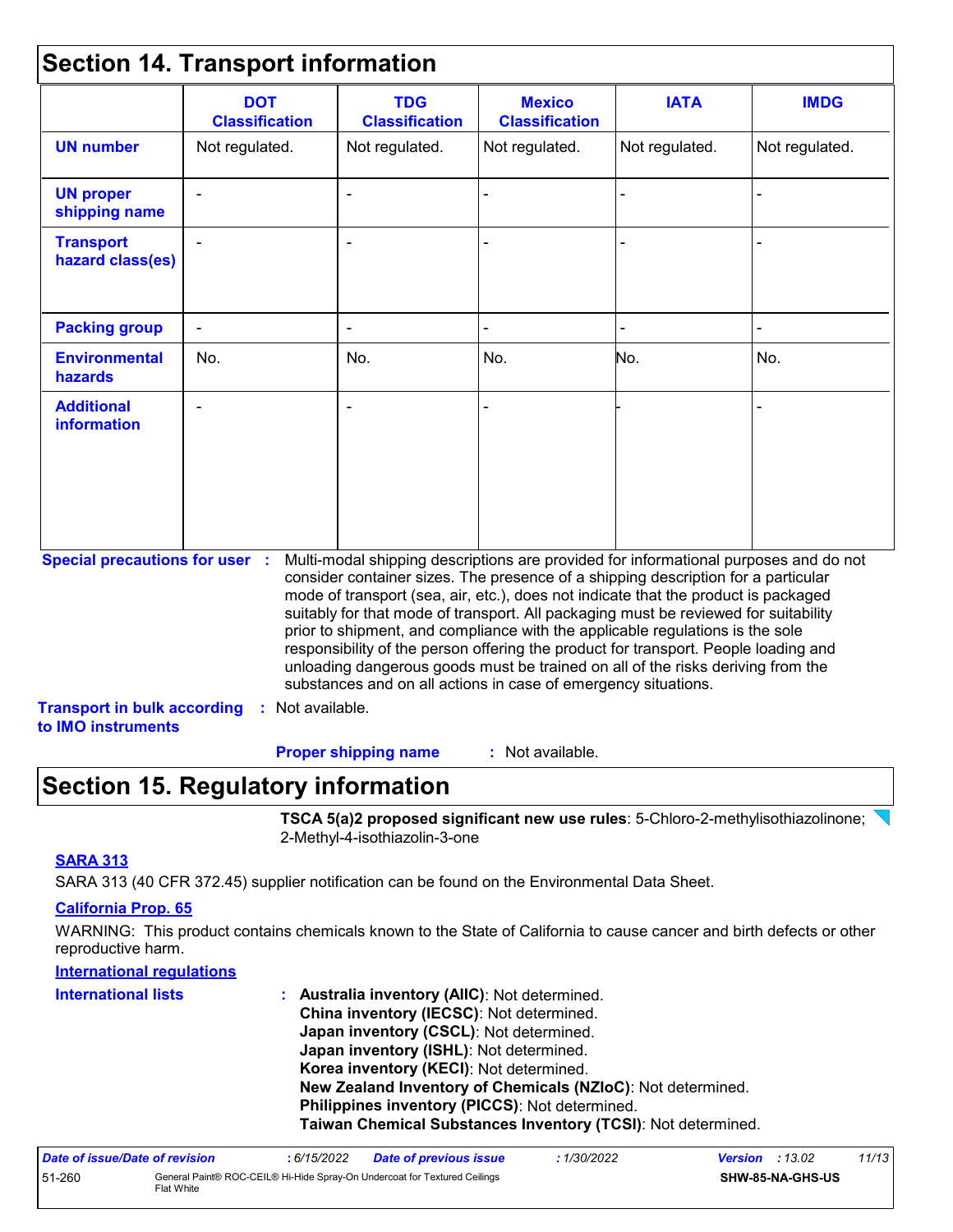### **Section 15. Regulatory information**

**Thailand inventory**: Not determined. **Turkey inventory**: Not determined. **Vietnam inventory**: Not determined.

### **Section 16. Other information**

#### **Hazardous Material Information System (U.S.A.)**



**The customer is responsible for determining the PPE code for this material. For more information on HMIS® Personal Protective Equipment (PPE) codes, consult the HMIS® Implementation Manual.**

**Caution: HMIS® ratings are based on a 0-4 rating scale, with 0 representing minimal hazards or risks, and 4 representing significant hazards or risks. Although HMIS® ratings and the associated label are not required on SDSs or products leaving a facility under 29 CFR 1910.1200, the preparer may choose to provide them. HMIS® ratings are to be used with a fully implemented HMIS® program. HMIS® is a registered trademark and service mark of the American Coatings Association, Inc.**

**Procedure used to derive the classification**

|                                                                                                                                                                                                                                       | <b>Classification</b>                                                                |                                                                                                                                                                                                                                                            |  |
|---------------------------------------------------------------------------------------------------------------------------------------------------------------------------------------------------------------------------------------|--------------------------------------------------------------------------------------|------------------------------------------------------------------------------------------------------------------------------------------------------------------------------------------------------------------------------------------------------------|--|
| SKIN CORROSION/IRRITATION - Category 2<br>SERIOUS EYE DAMAGE/ EYE IRRITATION - Category 2A<br><b>CARCINOGENICITY - Category 1A</b><br>SPECIFIC TARGET ORGAN TOXICITY (SINGLE EXPOSURE) (Respiratory tract<br>irritation) - Category 3 | Calculation method<br>Calculation method<br>Calculation method<br>Calculation method |                                                                                                                                                                                                                                                            |  |
| <b>History</b>                                                                                                                                                                                                                        |                                                                                      |                                                                                                                                                                                                                                                            |  |
| <b>Date of printing</b>                                                                                                                                                                                                               |                                                                                      | : 6/15/2022                                                                                                                                                                                                                                                |  |
| Date of issue/Date of<br>revision                                                                                                                                                                                                     |                                                                                      | : 6/15/2022                                                                                                                                                                                                                                                |  |
| Date of previous issue                                                                                                                                                                                                                |                                                                                      | : 1/30/2022                                                                                                                                                                                                                                                |  |
| <b>Version</b>                                                                                                                                                                                                                        |                                                                                      | : 13.02                                                                                                                                                                                                                                                    |  |
| <b>Key to abbreviations</b>                                                                                                                                                                                                           |                                                                                      | $\therefore$ ATE = Acute Toxicity Estimate<br><b>BCF</b> = Bioconcentration Factor<br>GHS = Globally Harmonized System of Classification and Labelling of Chemicals<br>IATA = International Air Transport Association<br>IBC = Intermediate Bulk Container |  |

IMDG = International Maritime Dangerous Goods LogPow = logarithm of the octanol/water partition coefficient

MARPOL = International Convention for the Prevention of Pollution From Ships, 1973 as modified by the Protocol of 1978. ("Marpol" = marine pollution)  $N/A = Not available$ 

#### SGG = Segregation Group UN = United Nations

**Indicates information that has changed from previously issued version.**

#### **Notice to reader**

**It is recommended that each customer or recipient of this Safety Data Sheet (SDS) study it carefully and consult resources, as necessary or appropriate, to become aware of and understand the data contained in this SDS and any hazards associated with the product. This information is provided in good faith and believed to be accurate as of the effective date herein. However, no warranty, express or implied, is given. The information presented here applies only to the product as shipped. The addition of any material can change the composition, hazards and risks of the product. Products shall not be repackaged, modified, or tinted except as specifically instructed by the manufacturer, including but not limited to the incorporation of products not specified by the manufacturer,**

| Date of issue/Date of revision |            | : 6/15/2022 | <b>Date of previous issue</b>                                             | : 1/30/2022 | <b>Version</b> : $13.02$ |                         | 12/13 |
|--------------------------------|------------|-------------|---------------------------------------------------------------------------|-------------|--------------------------|-------------------------|-------|
| 51-260                         | Flat White |             | General Paint® ROC-CEIL® Hi-Hide Spray-On Undercoat for Textured Ceilings |             |                          | <b>SHW-85-NA-GHS-US</b> |       |